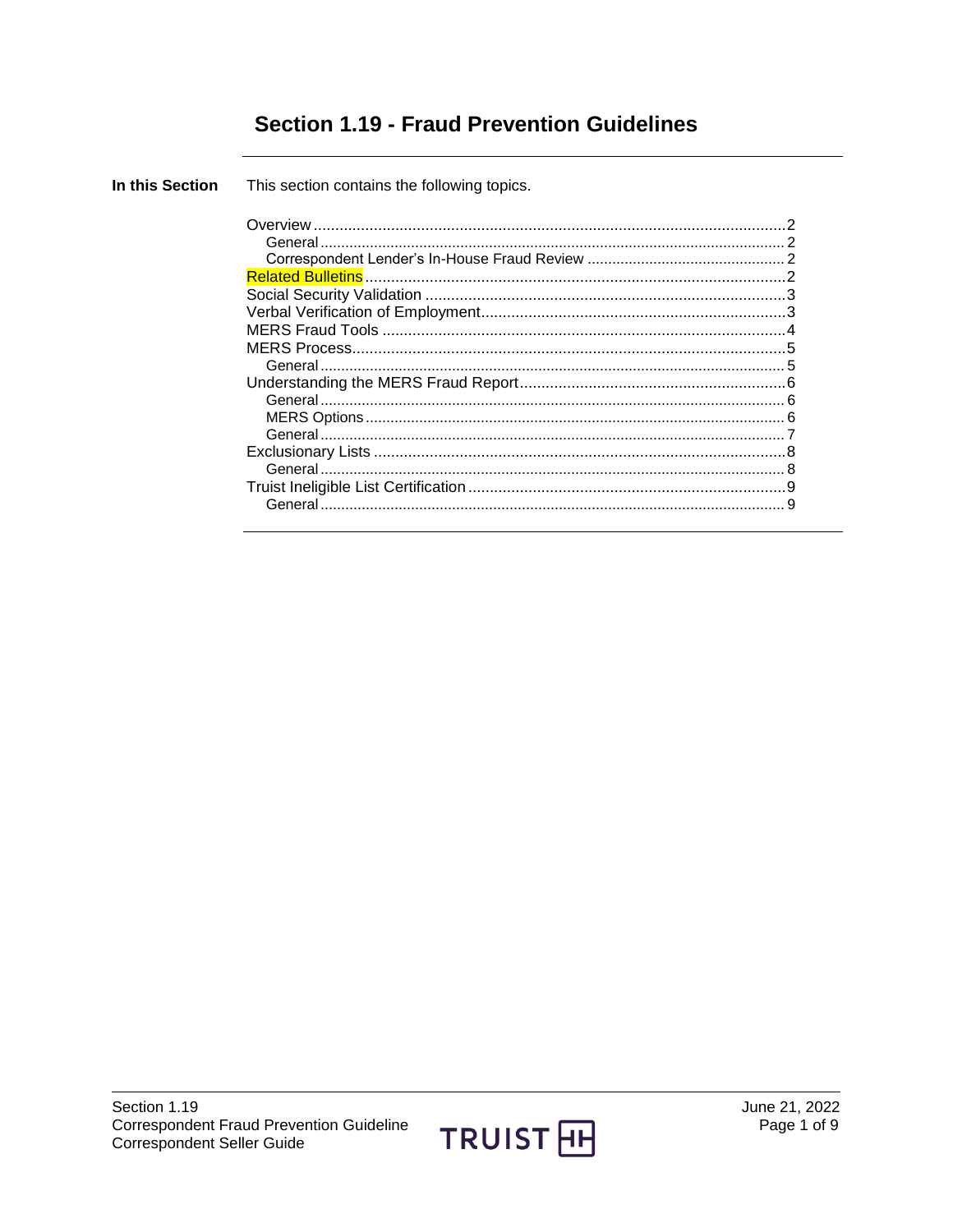<span id="page-1-2"></span><span id="page-1-1"></span><span id="page-1-0"></span>

| <b>Overview</b>                                                      |                                                                                                                                                                                                                                                                                                                                                         |
|----------------------------------------------------------------------|---------------------------------------------------------------------------------------------------------------------------------------------------------------------------------------------------------------------------------------------------------------------------------------------------------------------------------------------------------|
| General                                                              | In an effort to align with industry and current market conditions, Truist has<br>implemented fraud guidelines designed to protect lenders from industry participants<br>engaged in complex fraudulent schemes. These guidelines will assist lenders in<br>taking the necessary steps to mitigate risk due to misrepresentation as a result of<br>fraud. |
| Correspondent<br>Lender's In-<br><b>House Fraud</b><br><b>Review</b> | The fraud review of the mortgage is performed in-house, or, with Truist's written<br>consent, the fraud review may be performed by a third party.                                                                                                                                                                                                       |
|                                                                      |                                                                                                                                                                                                                                                                                                                                                         |
| <b>Related Bulletins</b>                                             |                                                                                                                                                                                                                                                                                                                                                         |

<span id="page-1-3"></span>**General** Related bulletins are provided below in PDF format. To view the list of published bulletins, select the applicable year below.

- $\bullet$  [2022](https://truistsellerguide.com/manual/cor/bulletins/related%20bulletins/2022/CFraudPrevention2022.pdf)
- $2021$  $2021$
- $2020$  $2020$
- $2019$  $2019$

*Continued on next page*

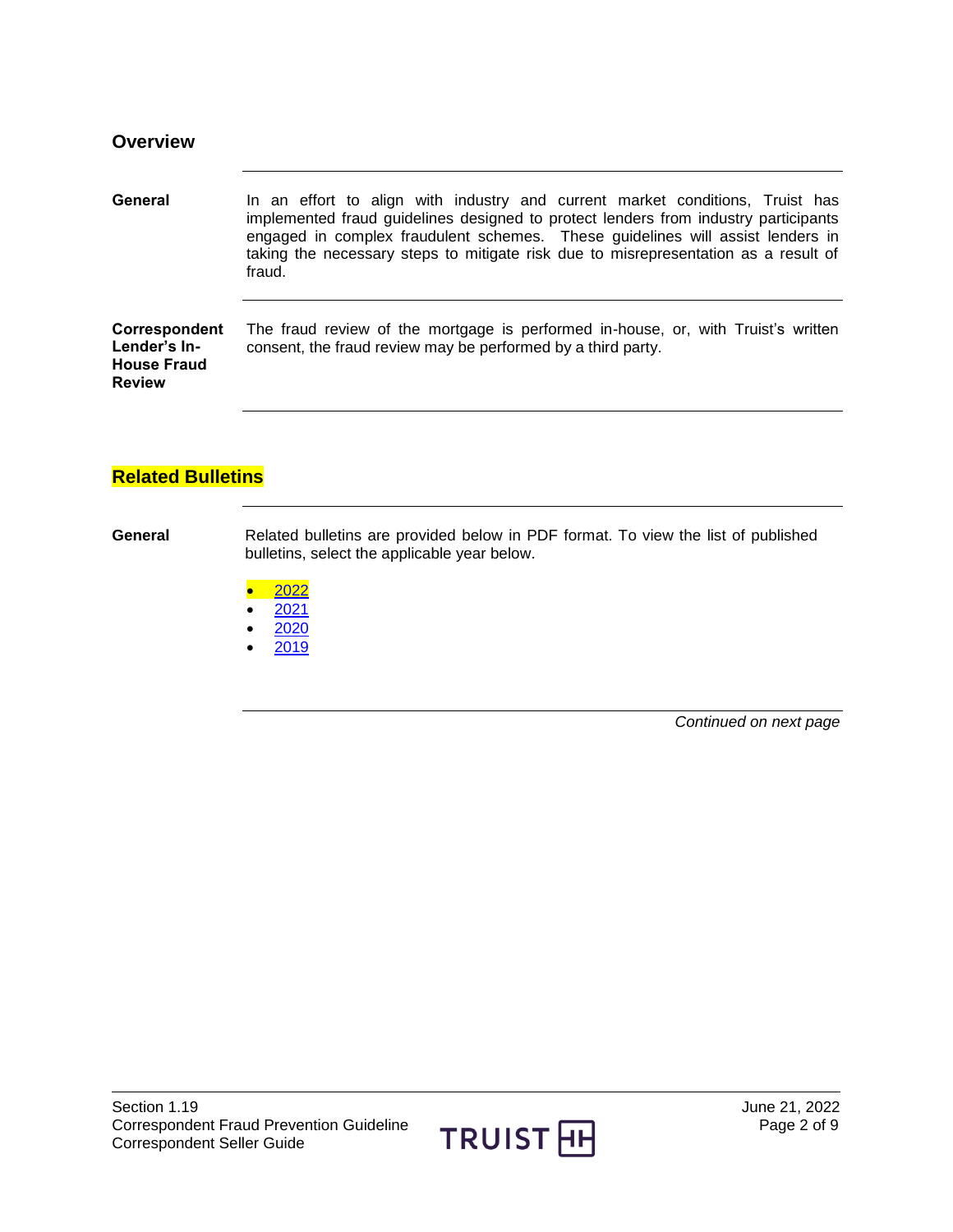## <span id="page-2-0"></span>**Social Security Validation**

- **Overview •** The borrower(s) identity must be verified by validating that borrower(s) Social Security Number (SSN) reflected on the application was issued to the borrower and is consistent on all credit documentation.
	- Truist is not currently pulling Social Security verifications from the Social Security Administration at this time. A vendor or the SSI Administration will be able to provide verifications to lenders with an applicable fee.

Reference: See General [Section 1.36: Social Security Validation Guidelines](https://truistsellerguide.com/manual/cor/general/1.36SocialSecurity.pdf) of the [Correspondent Seller Guide](https://truistsellerguide.com/) for additional information on validating the Social Security Number.

## <span id="page-2-1"></span>**Verbal Verification of Employment**

#### **Overview Agency Loan Programs**

See "Verbal Verification of Employment (VVOE) / 10-Day Pre-Closing Verification (PCV)" in the "Income" topic outlined in [Section 2.01 Agency Loan Programs](https://truistsellerguide.com/manual/cor/products/cagency.pdf) of the *Correspondent Seller Guide* for additional information on validating the borrower's employment.

#### **Non-Agency Loan Programs**

Reference: See "Income Documentation" outlined in [Section 2.23: Veterans](https://truistsellerguide.com/manual/cor/products/CVA.pdf)  [Administration \(VA\) Loan Program o](https://truistsellerguide.com/manual/cor/products/CVA.pdf)f the *Correspondent Seller Guide*.

The following guidelines apply to Key and Jumbo Solution Second Mortgage loan programs:

 A verbal verification of employment (VVOE) is required on **ALL** loan transactions (conventional and government) for **ALL** borrowers in order to verify that the borrower's employer or self-employed business exists and that the borrower is actively employed as of the date of performing the VVOE.

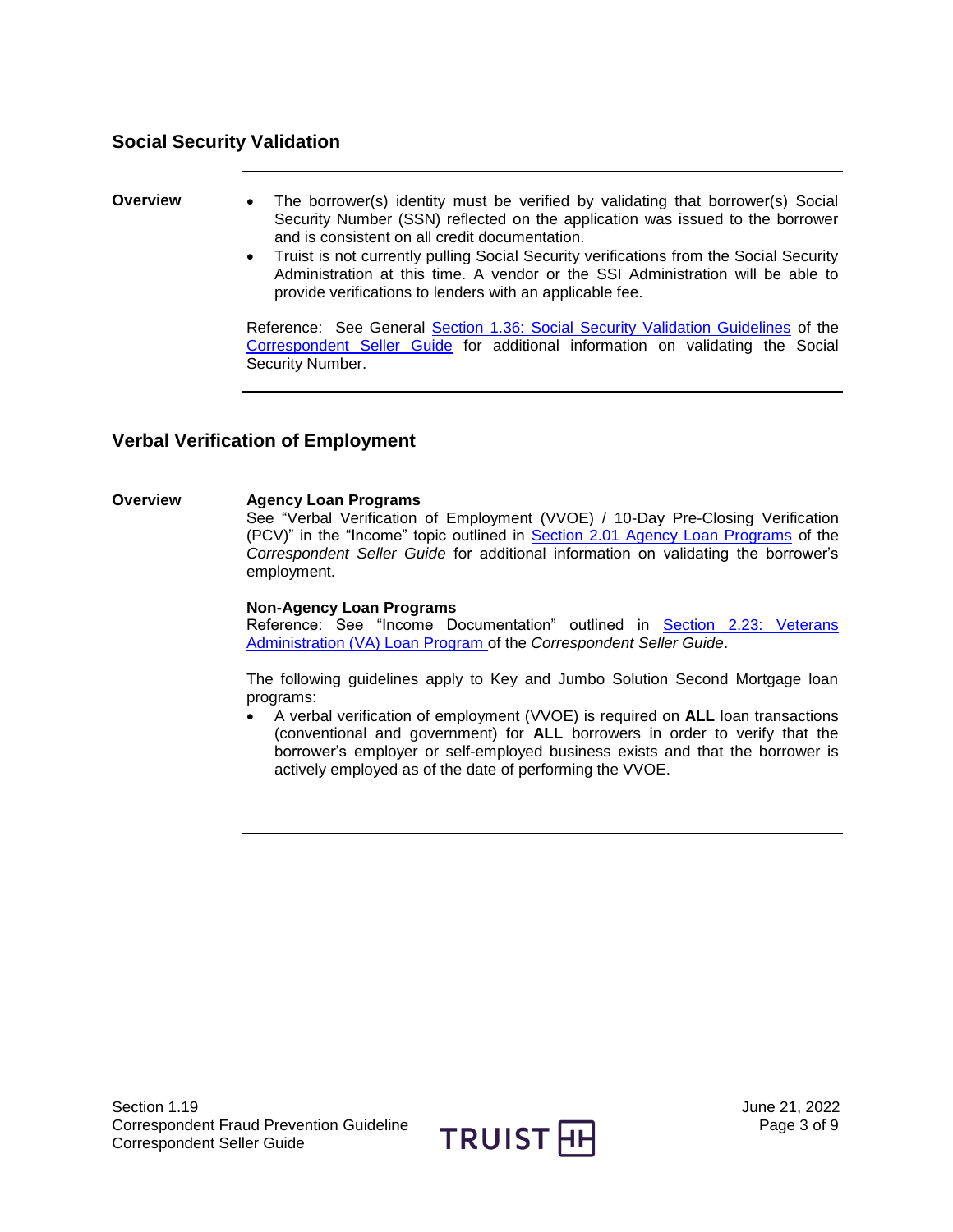- <span id="page-3-0"></span>General • Correspondent lenders are required to be an active member of MERS to sell loans. Active members create unique MIN numbers for each transaction and should deliver loans on MOM documents using a MIN that they have generated.
	- MERS active members must not use the MIN that is automatically assigned by Truist at loan registration/lock-in. Correspondent lenders are responsible for registering the loan with MERS using their company name, NOT Truist as the lender.
	- MERS Fraud Tools (accessed either directly through MERS or through Interthinx, CoreLogic, DataVerify, or Kroll Factual Data) must be utilized within 15 days of the date of the Note to confirm no undisclosed liabilities identified under each borrower's social security number.
	- A printout of the search results must be included in the loan file.
	- MERS members have the ability to navigate from the main page of the website to this section to access this look-up tool. A log in and password are required. The output can be printed out and should be included in your file for purchase.

**Note:** The MERS website is [http://mersinc.org.](http://mersinc.org/) Location: 1818 Library Street, Suite 300, Reston, VA 20190. Phone number is (800) 646-6377 and fax is (703) 748-0183.

 MERS must be utilized separately to screen for undisclosed real estate liabilities to be acceptable to Truist.

Reference: See the Correspondent Closing Checklist [\(COR 0013\)](https://truistsellerguide.com/manual/COR/forms/COR0013.pdf) for placement of all applicable MERS documentation in the loan file to be delivered for purchase.

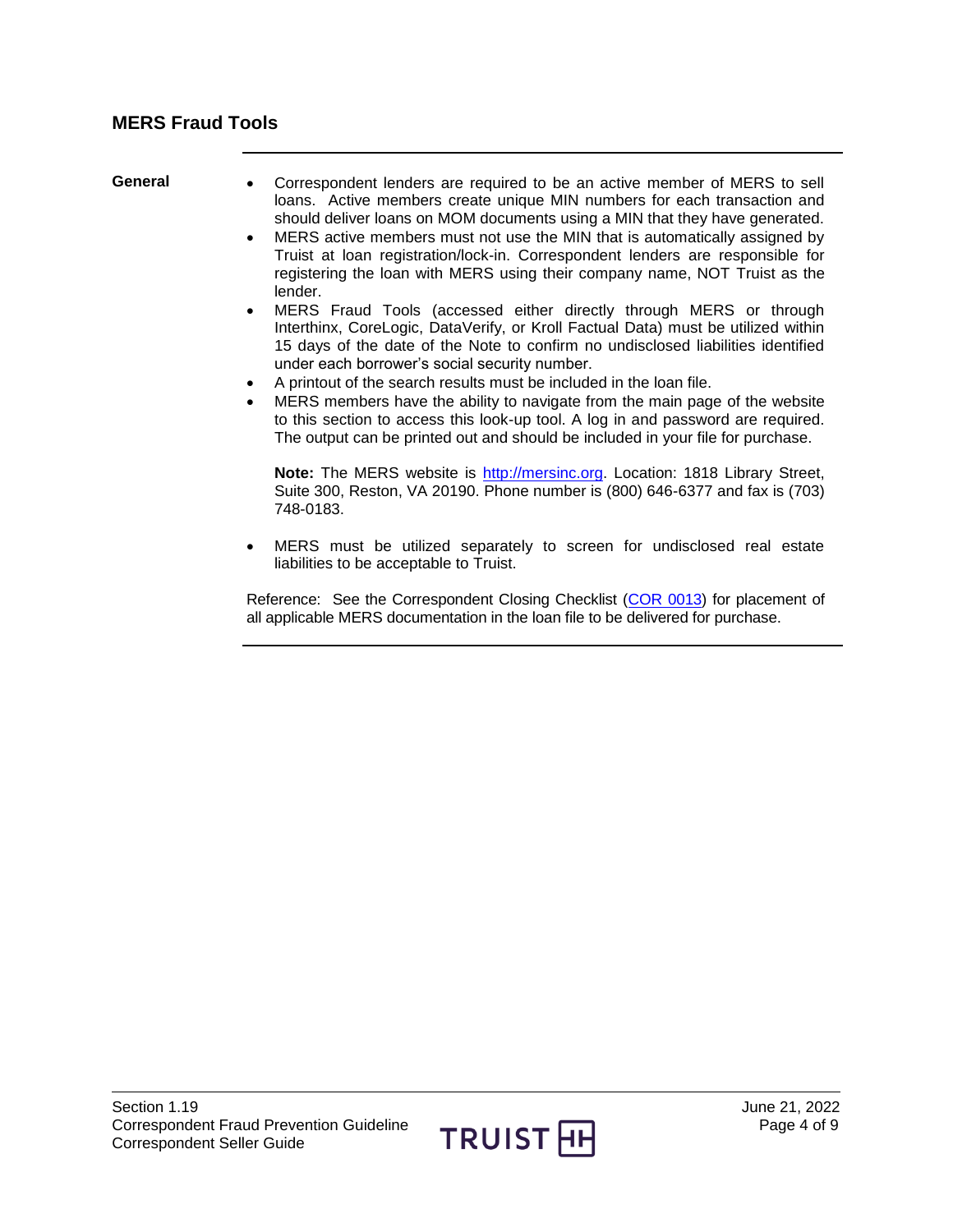<span id="page-4-1"></span><span id="page-4-0"></span>

| Section 1.19<br><b>Correspondent Seller Guide</b> | June 21, 2022<br><b>Correspondent Fraud Prevention Guideline</b><br>Page 5 of 9<br>TRUIST HH                                                                                                                                                                                                                                                                                                                                                                                                                                                                                                                                                                          |
|---------------------------------------------------|-----------------------------------------------------------------------------------------------------------------------------------------------------------------------------------------------------------------------------------------------------------------------------------------------------------------------------------------------------------------------------------------------------------------------------------------------------------------------------------------------------------------------------------------------------------------------------------------------------------------------------------------------------------------------|
|                                                   | The Correspondent lender must enter assignment and security instrument<br>information within sixty-(60) calendar days of the effective transfer date, Note<br>date, or assignment date.<br>The Correspondent lender will need to create a Transfer of Servicing<br>$\bullet$<br>(TOS)/Transfer of Beneficial (TOB) to transfer both the servicing and investor<br>rights to #1015224.<br>If Fannie Mae, Freddie Mac or Ginnie Mae are listed as the investor, then only a<br>$\bullet$<br>TOS will need to be created to transfer the servicing rights to #1015224. The<br>appropriate Option 1 Investor should be listed as the current investor in the<br>transfer. |
|                                                   | Notes:<br>Update the assignment Sent Date in MERS within five (5) calendar days of<br>$\bullet$<br>execution.<br>Name MERS as the Assignee in MERS in accordance with MERS<br>$\bullet$<br>document standards in the county land records.<br>Truist Correspondent Operations will pursue any transfers outstanding after<br>$\bullet$<br>the loan purchase with your company's MERS Administrator.                                                                                                                                                                                                                                                                    |
|                                                   | Once Truist has notified the Correspondent lender of the purchased loan, the<br>٠<br>lender will transfer the Beneficial and Servicing Rights to Truist on the MERS<br>system. The transfer must be completed within five (5) calendar days from<br>execution.                                                                                                                                                                                                                                                                                                                                                                                                        |
|                                                   | Notes:<br>If any discrepancies are found between the information registered on<br>MERS and the information on the closing documents, the loan will be<br>pended until the discrepancy is corrected.<br>For escrow states and refinances, the loan must be registered within<br>seven (7) calendar days of the disbursement date.<br>Truist will pend the loan if the loan has not been registered with MERS<br>$\bullet$<br>prior to purchase.                                                                                                                                                                                                                        |
|                                                   | Property addresses must match exactly.<br>$\bullet$<br>MERS requires a new indicator in their system. Set the "owner occupied"<br>flag in MERS as Y or N on any active MIN, not just on owner-occupied<br>loans.                                                                                                                                                                                                                                                                                                                                                                                                                                                      |
|                                                   | <b>Note:</b> MOM loans require the originating ORG ID to be entered into MERS<br>at registration or within 90 calendar days of registration.                                                                                                                                                                                                                                                                                                                                                                                                                                                                                                                          |
| General                                           | Correspondents must accurately register all loans closed with MERS as Original<br>Mortgagee (MOM) Security Instruments within seven (7) calendar days of the<br>close date (Note date).<br>The information registered on MERS must match the information reflected<br>on the closing documents and the loan lock information.<br>Enter the originating ORG ID into the MERS system at registration.<br>٠                                                                                                                                                                                                                                                              |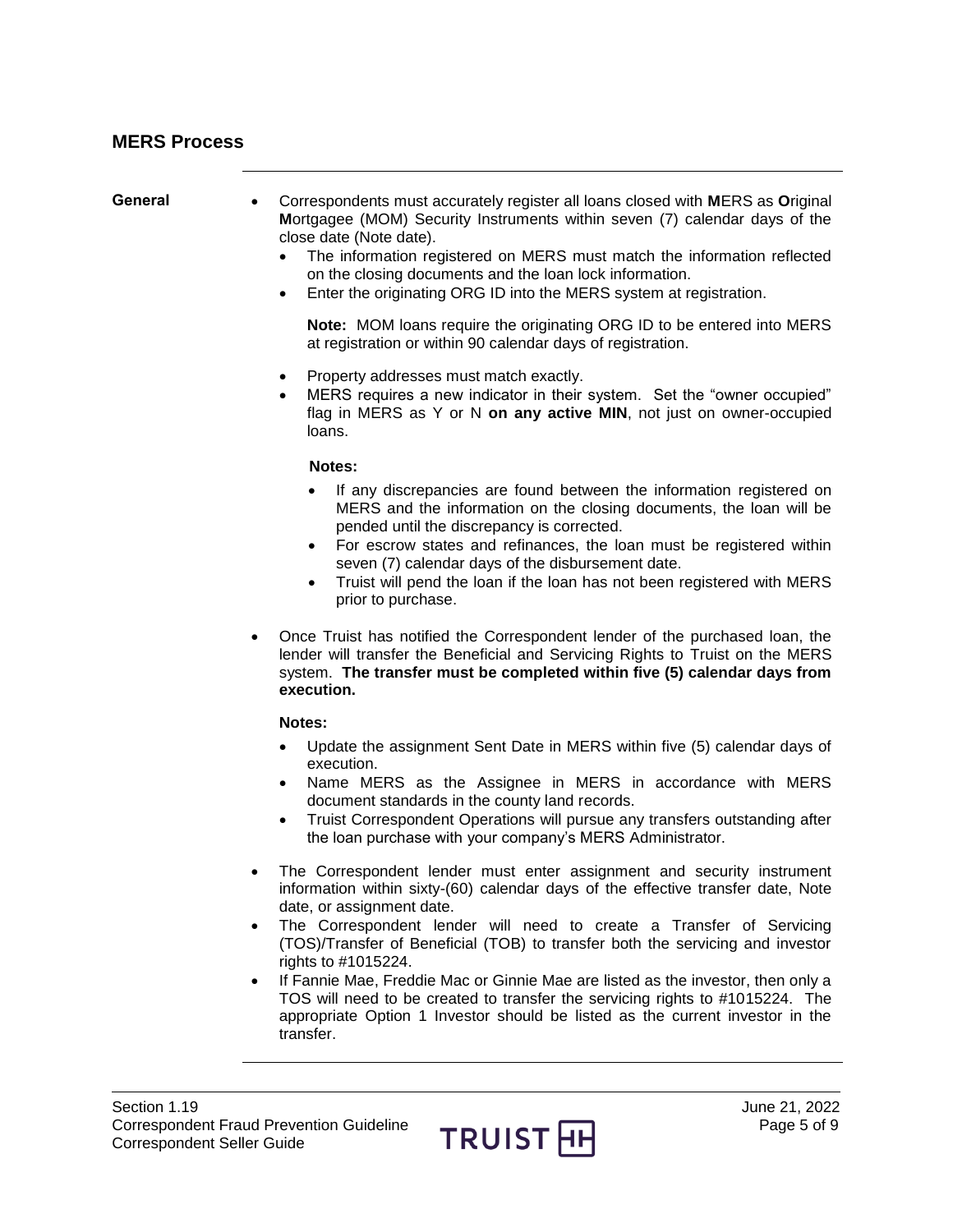# <span id="page-5-0"></span>**Understanding the MERS Fraud Report**

<span id="page-5-1"></span>

| General             | It is possible the MERS undisclosed liability check will reflect a mortgage liability<br>that does not appear to belong to the borrower. In order to clear the borrower from<br>a mortgage debt that does not belong to them, the client should take the following<br>steps:<br>Check the SSN on any supporting income documents to make sure they match.<br>$\bullet$<br>Check for fraud alerts for the borrower's social security number in the credit<br>$\bullet$<br>report.<br>If the credit report does not verify the debt, and/or confirm it has been paid or<br>$\bullet$<br>refinanced, the borrower should provide evidence that the borrower is not liable<br>for the debt disclosed by MERS for their SSN.<br>Have the title company do a search and confirm the borrower is not on the Note<br>$\bullet$<br>or the Mortgage disclosed by MERS. |
|---------------------|--------------------------------------------------------------------------------------------------------------------------------------------------------------------------------------------------------------------------------------------------------------------------------------------------------------------------------------------------------------------------------------------------------------------------------------------------------------------------------------------------------------------------------------------------------------------------------------------------------------------------------------------------------------------------------------------------------------------------------------------------------------------------------------------------------------------------------------------------------------|
| <b>MERS Options</b> | A brief summary of available options with access to the Fraud Tool Set are reflected<br>below:                                                                                                                                                                                                                                                                                                                                                                                                                                                                                                                                                                                                                                                                                                                                                               |

- <span id="page-5-2"></span>• MERS Active
- MERS Lite
- MERS Link

Reference: See the subtopic *MERS Fraud Tools* under the *MERS Topic* in General Section [1.08: Loan Delivery and Purchase Review](https://truistsellerguide.com/manual/cor/general/1.08LoanDel.pdf) of the *[Correspondent Seller](https://truistsellerguide.com/)  [Guide](https://truistsellerguide.com/)*, for more detailed information on the MERS options available.

*Continued on next page*

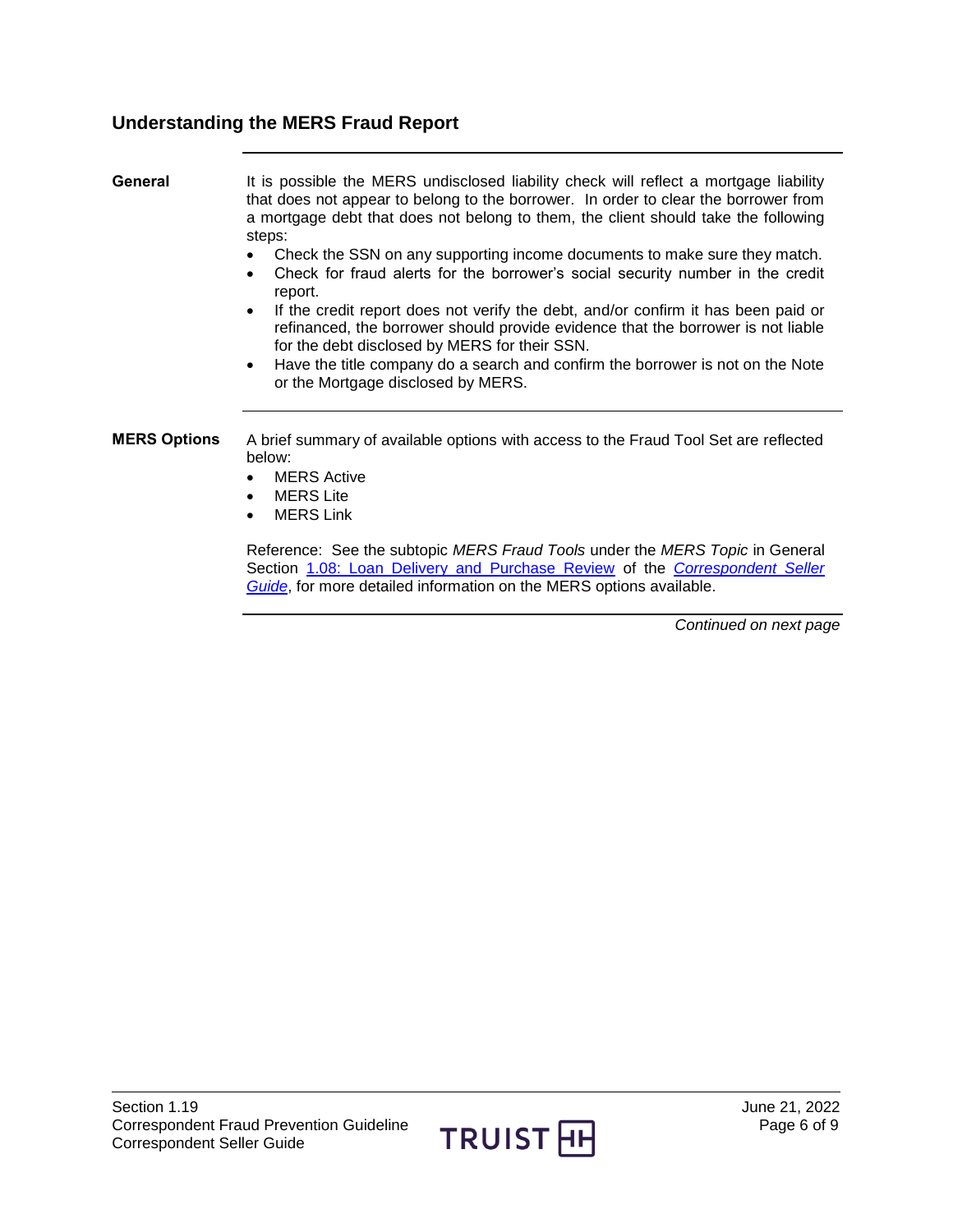# **Third Party Originated Loans (TPO) Delivered to Truist**

- <span id="page-6-0"></span>General • All Truist approved Third Party Originating (TPO) Correspondent lenders must ensure loans sold to Truist follow all published MERS rules.
	- Correspondents approved to sell third party transactions to Truist originated by a third party may:
		- Have the originator become a MERS member, or
		- Have the originator become a MERS TPO member. The approved Correspondent lender would facilitate MERS for the originator.

### **Note: MERS TPO Membership is not an option for our Correspondent lenders. Our approved Correspondents must register as a full MERS or MERS Lite member.**

 All Truist approved TPO Correspondent lenders are required to complete the Loan Originator Compensation Certification on Third Party Originated Transactions [\(COR 0014\)](https://truistsellerguide.com/manual/cor/forms/cor0014.pdf) for all TPO loans delivered to Truist.

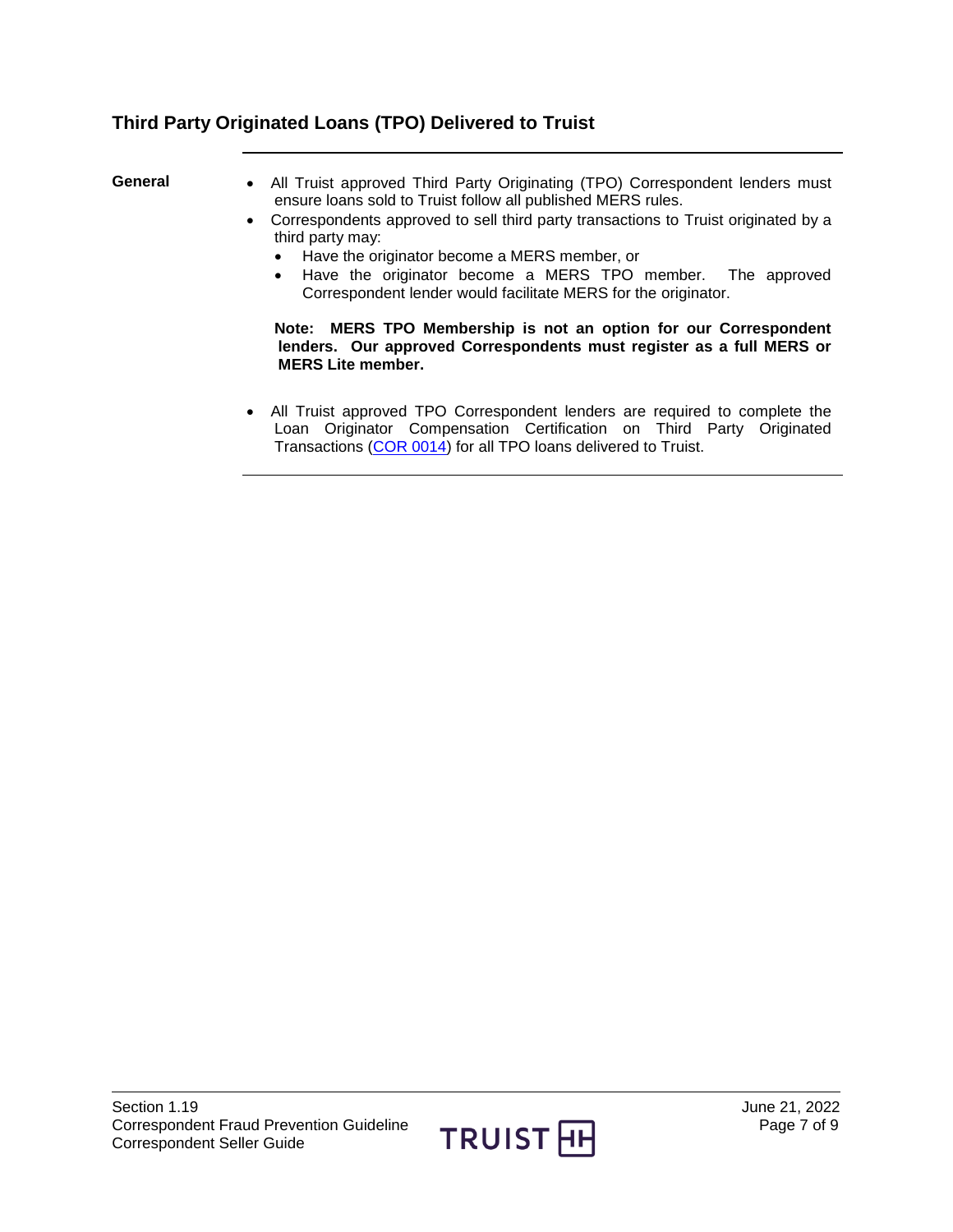# <span id="page-7-0"></span>**Exclusionary Lists**

### <span id="page-7-1"></span>**General Agency Loans**

Reference: See "Validation of Parties to the Mortgage Transaction" in the "Eligible Transactions" topic outlined in [Section 2.01 Agency Loan Programs](https://truistsellerguide.com/manual/cor/products/cagency.pdf) of the *Correspondent Seller Guide* for guidelines.

#### **Key Loan and Jumbo Solution Second Mortgage Loans**

Reference: See "Validation of Parties to the Mortgage Transaction" in the "Eligible Transactions" topic outlined in [Section 2.06 Key Loan Program](https://truistsellerguide.com/manual/cor/products/CKey.pdf) of the *Correspondent Seller Guide* for guidelines.

### **FHA and VA Loans**

References:

- For FHA loans, see the "Validation of Parties to the Mortgage Transaction" topic outlined in [Section 2.22: The FHA 203b Loan Program](https://truistsellerguide.com/manual/cor/products/CFHA.pdf) of the *Correspondent Seller Guide* for guidelines.
- For VA loans, see the "Validation of Parties to the Mortgage Transaction/Program Participants" topic outlined in [Section 2.23: Veterans](https://truistsellerguide.com/manual/cor/products/CVA.pdf)  [Administration \(VA\) Loan Program](https://truistsellerguide.com/manual/cor/products/CVA.pdf) of the *Correspondent Seller Guide* for guidelines.

### **CorrAdvantage**

- Truist ineligible list does not apply.
- Lenders must comply with all Freddie Mac required review for exclusion and ineligibility from the transaction.